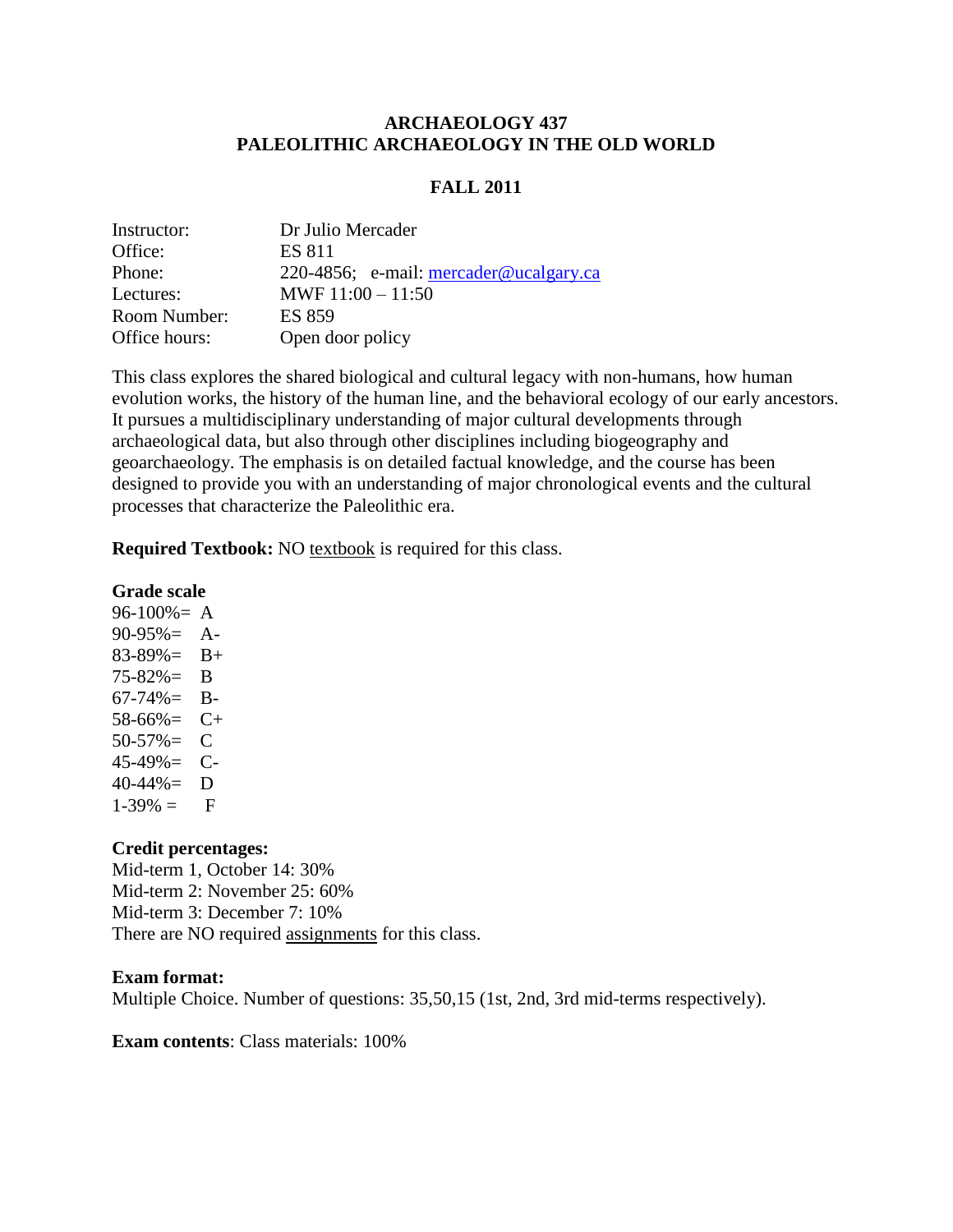## **Topics to be covered:**

Research Methods in Paleoanthropology, I and II Evo. Classification and nomenclature Ancient DNA Geoarky and Geochronometry Primate Origins Hominoid Behavior Chimpanzee Archaeology Primitive Hominins The genus Homo Oldowan Cultures Acheulian Site Review: Oduvai, Swartkrans Out of Africa, I: Lower Paleolithic in Asia Out of Africa, I: Lower Paleolithic in Europe Site review: Dmanisi Site review: Atapuerca Early Behavior and Cognition The Origins of our species and modern behavior Middle Stone Age in Africa **Neanderthals** Late Paleolithic in Asia The early settlement of Sahul Australian Holocene Prehistory African Later Stone Age European Upper Paleolithic Rock Art I Rock Art II

# **ADDITIONAL CONTENT OF THE COURSE OUTLINE**

## **Writing Across the Curriculum**

Writing skills are not exclusive to English courses and, in fact, should cross all disciplines. The University supports the belief that throughout their University careers, students should be taught how to write well so that when they graduate their writing abilities will be far above the minimal standards required at entrance. Consistent with this belief, students are expected to do a substantial amount of writing in their University courses and, where appropriate, instructors can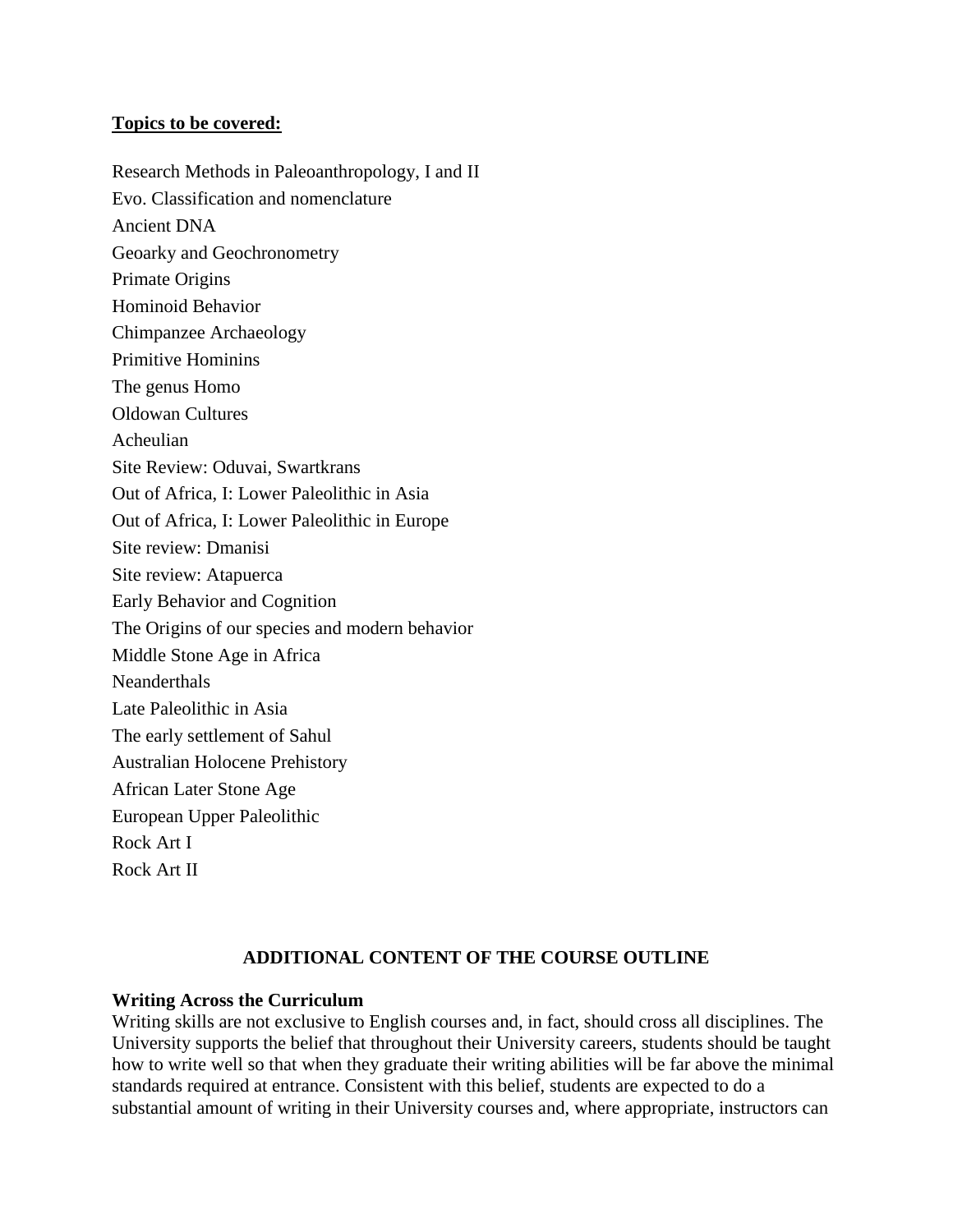and may use writing and the grading thereof as a factor in the evaluation of student work. The services provided by the Writing Centre in the Effective Writing Office can be utilized by all undergraduate and graduate students who feel they require further assistance.

## **Academic Accommodation Policy**

The purpose of academic accommodation is to provide students with documented disabilities equal opportunity to master the essentials of a post-secondary education. Students with disabilities at the University of Calgary have met all admission requirements but may have done so with the use of accommodations. Similarly, they are expected to meet all academic and nonacademic requirements. Adaptive technology and other academic accommodations do not relieve students of their responsibility to develop the essential skills and abilities expected of all students.

Please refer to the following web link for detailed information: <http://www.ucalgary.ca/drc/node/71>

# **Disability Resource Centre Accommodations**

It is the responsibility of the student to request academic accommodations. If you are a student with a documented disability who may require academic accommodation and have not registered with the Disability Resource Centre, please contact their office at (403)220-8237.

Students who have not registered with the Disability Resource Centre are not eligible for formal academic accommodation. Students are also required to discuss their needs with the instructor no later than fourteen (14) days after the start of the course.

# **Freedom of Information and Protection of Privacy Act**

The University of Calgary is committed to protecting the privacy of individuals who work and study at the University or who otherwise interact with the University in accordance with the standards set out in the Freedom of Information and Protection of Privacy Act.

Please refer to the following link for detailed information: <http://www.ucalgary.ca/secretariat/system/files/foip%20overview.pdf>

# **Academic Misconduct**

Academic dishonesty is an unacceptable activity at the University of Calgary and students are **strongly advised** to read the Student Misconduct section of the University Calendar. Quite often, students are unaware of what constitutes academic dishonesty or plagiarism. The most common are:

- 1) Presenting another student's work as your own
- 2) Presenting an author's work or ideas as you own without proper referencing
- 3) Using work completed for another course

This activity will not be tolerated and students conducting themselves in this manner will be dealt with according to the procedures outlined in the University Calendar.

For detailed information on what constitutes academic misconduct, please refer to the following link:

<http://www.ucalgary.ca/pubs/calendar/current/k-2-1.html>